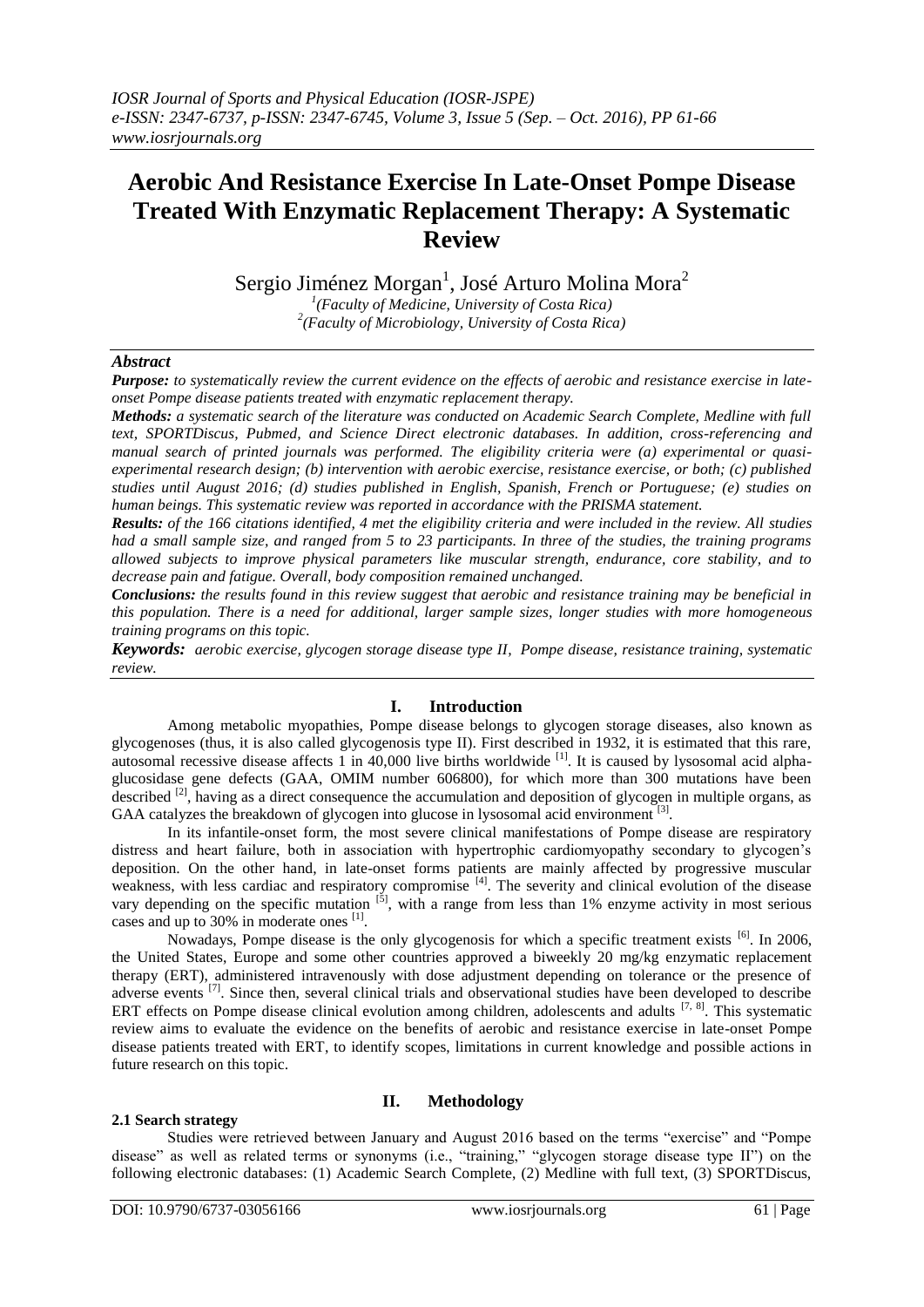(4) Pubmed and (5) Science Direct. An example (Pubmed) of the search strategy is (("exercise"[MeSH Terms] OR "exercise"[All Fields]) AND ("glycogen storage disease type ii"[MeSH Terms] OR ("glycogen"[All Fields] AND "storage"[All Fields] AND "disease"[All Fields] AND "type"[All Fields] AND "ii"[All Fields]) OR "glycogen storage disease type ii"[All Fields] OR ("pompe"[All Fields] AND "disease"[All Fields]) OR "pompe disease"[All Fields])) AND "humans"[MeSH Terms]. Specific research filters were applied in each database in order to better adjust the search according to eligibility criteria.

Studies that were not available as free full texts were tracked by librarians from the University of Costa Rica in order to purchase them or to contact authors for free access. In addition to electronic database research, a manual cross-referencing search was conducted alongside retrieved reviews and printed journals to identify potentially eligible studies. There were no restrictions on publication dates. The Preferred Reporting Items for Systematic Reviews and Meta-Analyses (PRISMA) Statement<sup>[9]</sup> was used to conduct and report this systematic review. All files were managed and stored in Mendeley Desktop® version 1.15.3. All data extracted from each study was coded and organized using Microsoft Excel® 2010.

### **2.2 Selection criteria**

To be included, studies met the following eligibility criteria: (1) experimental or quasi-experimental research design; (2) exercise intervention with aerobic, resistance training, or both; (3) studies published until February 2016 **August 2016**; (4) studies published in English, Spanish, French or Portuguese; (5) studies in humans.

#### **2.3 Study selection and data abstraction**

Study selection and data abstraction were performed by the two authors, independently from each other. The following information was extracted: authors' information, publication year, publication country, age and sex of participants, disease duration since diagnosis and time since ERT began, sample sizes, characteristics of the exercise interventions (duration, frequency, intensity, length of each session, mode of training and supervision of exercise), outcomes measured and measuring instruments. Then, a meeting was scheduled to compare findings and discrepancies regarding eligibility, and data abstraction was resolved by consensus.

## **III. Results**

Fig. 1 shows the PRISMA flow diagram of the search process, including the reasons for exclusion. Manual search and printed journals results are not shown on the "Identification" box because the results found were duplicates and, therefore, removed. Of the 166 citations identified, four met the eligibility criteria and were included in this review. Additional file 1 shows a list of each excluded study  $(n = 115)$ , including the reason for the exclusions in each case. TABLE 1 describes exercise interventions and summarizes other important characteristics of included studies.

Each study had a small number of participants, which ranged from 5 to 23. There were 17 women (51.52%) and 16 men (48.48%) including all the four studies. Half of interventions were conducted in Greece and the other half in Holland. Findings reported by Favejee et al. <sup>[10]</sup> were based on the intervention described by van den Berg et al. <sup>[11]</sup>. Both authors evaluated multiple outcomes from the same sample, which explains why table 1 shows the same participant and intervention descriptions for both studies.

The 12 week aerobic, resistance training with core stability intervention conducted by van den Berg et al. <sup>[11]</sup> proved to be safe according to plasma creatine kinase, pain and fatigue periodic tests, and also allowed the participants to significantly increase their endurance (workload capacity before intervention 110 W, and 122 W after, 95% confidence interval of 6.0 to 19.7), maximum oxygen uptake  $(p \lt 0.01)$  and ventilatory threshold  $(p \le 0.01)$ ; in addition, muscle strength of the hip flexors and shoulder abductors increases significantly  $(p \le 0.01)$ and  $p = 0.02$ , respectively). In respect to muscle function, the participants spent less time climbing four steps  $(p = 0.02)$  and rising from supine to standing positions  $(p = 0.05)$ . Furthermore, they increased their times in balance for each of the core exercises. On the contrary, Quick Motor Function Test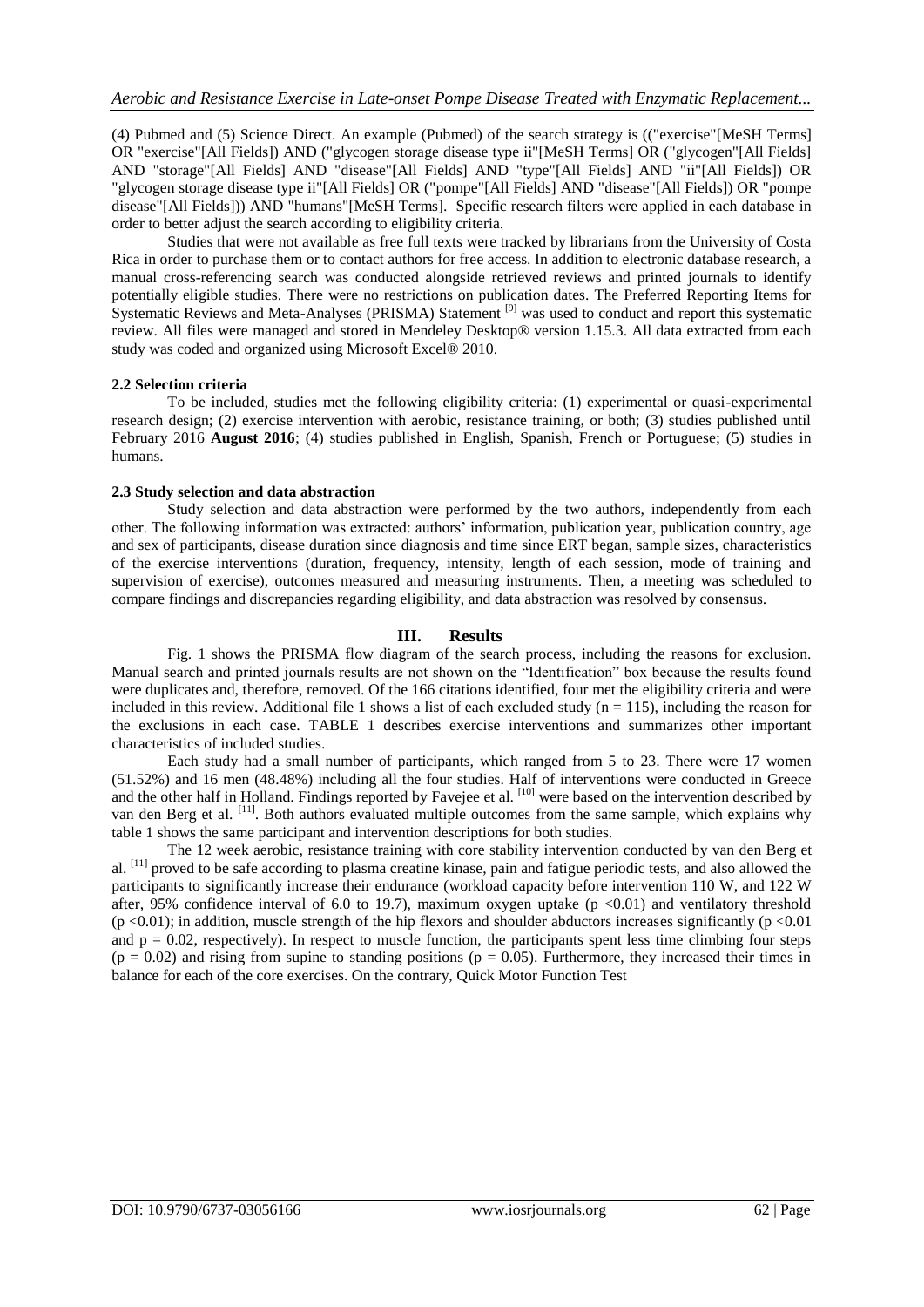

**Fig 1.** Flow diagram for research strategy and study selection, in accordance with PRISMA statement

| <b>TABLE 1.</b> Main characteristics of the studies included |  |  |  |  |
|--------------------------------------------------------------|--|--|--|--|
|--------------------------------------------------------------|--|--|--|--|

| <b>Study</b>                   | Country | Sample<br>characteristics                                                                                                                                                                |                          | <b>Characteristics of the exercise interventions</b>                                                                                                                                                                                                                                                                                                                                                                                                                                                                                     | Exercise<br>supervision | Main outcomes and<br>measuring instruments                                                                                     |
|--------------------------------|---------|------------------------------------------------------------------------------------------------------------------------------------------------------------------------------------------|--------------------------|------------------------------------------------------------------------------------------------------------------------------------------------------------------------------------------------------------------------------------------------------------------------------------------------------------------------------------------------------------------------------------------------------------------------------------------------------------------------------------------------------------------------------------------|-------------------------|--------------------------------------------------------------------------------------------------------------------------------|
| <b>Favejee et</b><br>al., 2015 | Holland | $N = 23$<br>11 women.<br>$12$ men                                                                                                                                                        |                          | Type of exercise: aerobic, RT and core stability<br>Duration: 12 weeks<br>Frequency: 3 times/week<br>Length of each session: 60 - 90 min                                                                                                                                                                                                                                                                                                                                                                                                 | Yes                     | Fatigue: FSS; Pain:<br>questionnaire from the study.<br>Activity level: speed test of<br>6MWT, QMFT, R-PAct,<br>ActiGraph GT3X |
|                                |         | Age: 46<br>years(median)                                                                                                                                                                 | (1)                      | Training program in each session (in the following order):<br>5 min warm-up HR 100-110 BPM.                                                                                                                                                                                                                                                                                                                                                                                                                                              |                         | accelerometer. Health status:<br>SF-36 version 2.                                                                              |
|                                |         | Disease duration: 16<br>vears (median)                                                                                                                                                   | (2)                      | 15 min cycle ergometer HR equivalent to 60% VO2max.<br>(3) RT: seated row, chest press, biceps curl (seated), leg press, leg<br>curl, hip abduction and hip adduction. 3 sets of 15-20                                                                                                                                                                                                                                                                                                                                                   |                         |                                                                                                                                |
|                                |         | Time since beginning<br>of ERT: 3.1 years<br>(median), range 1-6<br>years                                                                                                                |                          | repetitions at 70% of 4 RM.<br>$(4)$ 15 min cycle ergometer HR equivalent to 60% de VO <sub>2</sub> max.<br>(5) Core stability: abdominal bridge, back bridge, left side bridge,<br>right side bridge. 3 sets of 30 seconds each one.<br>(6) 5 min cooling-down HR 100-110 BPM.                                                                                                                                                                                                                                                          |                         |                                                                                                                                |
| <b>Terzis</b> et<br>al., 2011  | Greece  | $N = 5$<br>4 women.                                                                                                                                                                      |                          | Type of exercise: aerobic and RT<br>Duration: 20 weeks<br>Frequency: 3 times/week                                                                                                                                                                                                                                                                                                                                                                                                                                                        | Yes                     | Strength: load transductor<br>Tesys 800 (Globus Sport and<br>Health Technologies, Italy).                                      |
|                                |         | 1 man<br>Age: women 48.75<br>years(mean), range 39-<br>71 years; male subject<br>39 years<br>Disease duration: not<br>specified<br>Time since beginning<br>of ERT: at least 18<br>months | (1)<br>(2)<br>(3)<br>(4) | Length of each session: not specified<br>Training program in each session (in the following order):<br>30 min stationary bicycle at 65-75% of MHR.<br>10 min stretching, major muscle groups.<br>RT: 1/4 squat, leg curls, knee raise, push-ups against a wall,<br>back extensions, sit ups, 1/4 overhead press, elbow extensions<br>and elbow curls. First 3 weeks: 1-2 sets of 10 repetitions;<br>Weeks 4-20: 3 sets of 10 repetitions. Each time at 50% of 10<br>RM, with 2 min rest between sets.<br>Stretching major muscle groups. |                         | Muscle function: 6MWT.<br>Body composition: DXA<br>(DPX-L, LUNAR Radiation,<br>U.S.                                            |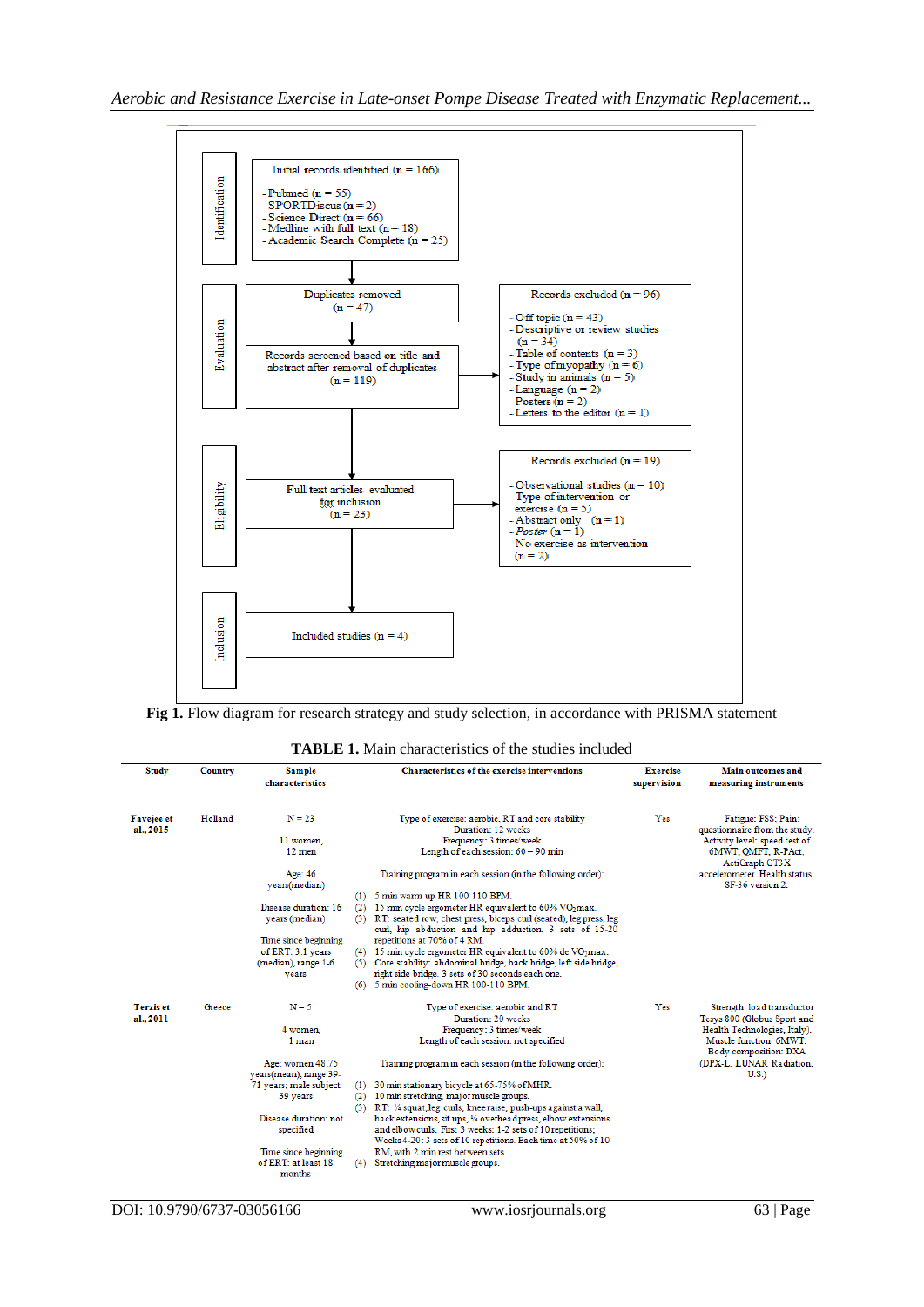*Aerobic and Resistance Exercise in Late-onset Pompe Disease Treated with Enzymatic Replacement...*

| <b>Terzis</b> et        | Greece  | $N = 5$                                                   | Type of exercise: aerobic and RT                                                                                                            | Yes | Strength: load transductor                                 |
|-------------------------|---------|-----------------------------------------------------------|---------------------------------------------------------------------------------------------------------------------------------------------|-----|------------------------------------------------------------|
| al., 2012               |         |                                                           | Duration: 6 months                                                                                                                          |     | Tesys 800 (Globus Sport and                                |
|                         |         | 2 women,                                                  | Frequency: 3 times/week                                                                                                                     |     | Health Technologies, Italy);                               |
|                         |         | 3 men                                                     | Length of each session: not specified                                                                                                       |     | Muscle function: 6MWT:                                     |
|                         |         |                                                           |                                                                                                                                             |     | Body composition: DXA                                      |
|                         |         | Age: women 46.5<br>years (mean); men                      | Training program in each session:                                                                                                           |     | (DPX-L. LUNAR Radiation.<br>U.S.                           |
|                         |         | 39.67 years (mean)                                        | - Between hospital sessions: same experimental design as in Terzis<br>et al. (2011). Participants were performing that training protocol 10 |     |                                                            |
|                         |         | Disease duration: not<br>specified                        | months previous to initiation of exercise intervention for 6 months as<br>described below.                                                  |     |                                                            |
|                         |         |                                                           | - During ERT infusion at the hospital (once every 2 weeks):                                                                                 |     |                                                            |
|                         |         | Time since beginning<br>of ERT: range $15 - 30$<br>months | 30 min stationary bicycle at 65-75% of MHR.<br>(1)<br>10 min stretching, lower limbs only due to ERT administration.                        |     |                                                            |
|                         |         |                                                           | (2)<br>(3) RT: half squat, leg curls (standing), hip adduction and hip                                                                      |     |                                                            |
|                         |         |                                                           | abduction. 3 sets of 10 repetitions at 80% of 10 RM, with 2 min                                                                             |     |                                                            |
|                         |         |                                                           | rest between sets                                                                                                                           |     |                                                            |
| van den<br>Berg et al., | Holland | $N = 23$                                                  | Type of exercise: aerobic, RT and core stability<br>Duration: 12 weeks                                                                      | Yes | Exercise safety: plasmatic<br>creatine kinase every 2      |
| 2015                    |         | 11 women.                                                 | Frequency: 3 times/week                                                                                                                     |     | weeks; Endurance: cycle                                    |
|                         |         | $12$ men                                                  | Length of each session: $60 - 90$ min                                                                                                       |     | ergometer Jaeger ER 800<br>(Jaeger, Germany), spiro-       |
|                         |         | Age: 46 years<br>(median)                                 | Training program in each session (in the following order):                                                                                  |     | ergometry Oxycon Pro<br>(Jaeger, Germany); Strength:       |
|                         |         |                                                           | (1) 5 min warm-up HR 100-110 BPM.                                                                                                           |     | hand-held dynamometry;                                     |
|                         |         | Disease duration: 16                                      | (2) 15 min cycle ergometer HR equivalent to $60\%$ VO <sub>2</sub> max.                                                                     |     | Core stability: time (in                                   |
|                         |         | years (median)                                            | (3) RT: seated row, chest press, biceps curls (seated), leg press, leg<br>curls, hip abduction and hip adduction. 3 sets of 15-20           |     | seconds): Muscle function: 10<br>meter running, climbing 4 |
|                         |         | Time since beginning                                      | repetitions at 70% of 4 RM.                                                                                                                 |     | steps, rising from supine to                               |
|                         |         | of ERT: 3.1 years                                         | (4) 15 min cycle ergometer HR equivalent to 60% de $VO2max$ .                                                                               |     | standing positions, QMFT;                                  |
|                         |         | (median), range 1-6                                       | Core stability: abdominal bridge, back bridge, left side bridge,                                                                            |     | Body composition: DXA                                      |
|                         |         | years                                                     | right side bridge. 3 sets of 30 seconds each.<br>(6) 5 min cooling-down HR 100-110 BPM.                                                     |     | (Lunar DPX, GE Health<br>Care)                             |
|                         |         |                                                           |                                                                                                                                             |     |                                                            |

RT (resistance training); HR (heart rate); MHR (maximum heart rate); RM (repetition maximum); BPM (beats per minute); ERT (enzyme replacement therapy); QMFT (Quick Motor Function Test); FSS (Fatigue Severity Scale); R-PAct (Rasch-built Pompe-specific Activity Scale); SF-36 (Medical Outcomes Study 36-Item Short-Form Health Survey); DXA (dual X-ray absorptiometry); 6MWT (6-minute walking test).

(QMFT) scores, time to run 10 meters, and body composition (evaluated through dual X-ray absorptiometry) remained unchanged.

On the other hand, Favejee et al. found that the exercise intervention conducted by van den Berg et al. also decreased significantly both fatigue ( $p = 0.01$ ) and pain ( $p = 0.04$ ) among participants <sup>[10, 11]</sup>. Nevertheless, those changes were not correlated to the improvement in the physical parameters described by van den Berg et al. <sup>[11]</sup>. In addition, muscle function self-report scores, the amount of physical activity (measured through accelerometry) and general health status scores remained unchanged.

Terzis et al. <sup>[12]</sup> discovered that 20 weeks of supervised aerobic and resistance training enhanced muscular strength ( $p < 0.05$ ) for hip extensions, bench pressing and rowing, as well as the distance covered in the 6-minute Walking Test ( $p < 0.01$ ). Regarding body composition, lean body mass in upper limbs increased  $(p \le 0.05)$ ; however, no changes in the body fat or in the bone mineral density were observed. Likewise, in a subsequent study conducted by Terzis et al. [13] in which the effects of physical exercise during the ERT infusion was evaluated after 6 months of training, no improvements in body composition, muscular strength or the distance covered in the 6-minute Walking Test were found.

### **IV. Discussion**

The aim of this systematic review was to evaluate the current evidence on the benefits of aerobic exercise, resistance training or their combination in late-onset Pompe disease patients treated with ERT. The findings suggest that interventions with physical exercise in this population may enhance muscular strength and endurance, along with a decrease in pain and fatigue. Furthermore, according to van den Berg et al. [11] those improvements seem to be independent of the beneficial effects of ERT alone, a finding that suggests that exercise may be recommended as a complementary, non-pharmacological, effective treatment in the clinical management of these patients. Nevertheless, these results must be interpreted with caution, due to small sample sizes and the short length of the studies conducted on this topic so far.

In recent years, some investigations have examined the effectiveness of aerobic and resistance training among patients with other muscle diseases. For instance, Voet et al., based on findings from randomized and quasi-randomized controlled trials, concluded that there was insufficient evidence to support the prescription of resistance training in patients diagnosed with myotonic dystrophy and facioscapulohumeral dystrophy [14]; on the contrary, in patients with mitochondrial myopathies the combination of aerobic exercise and resistance training appeared to be safe, and allowed participants to improve submaximal aerobic endurance. Similar results for several myopathies were found by Féasson et al. in their review [15].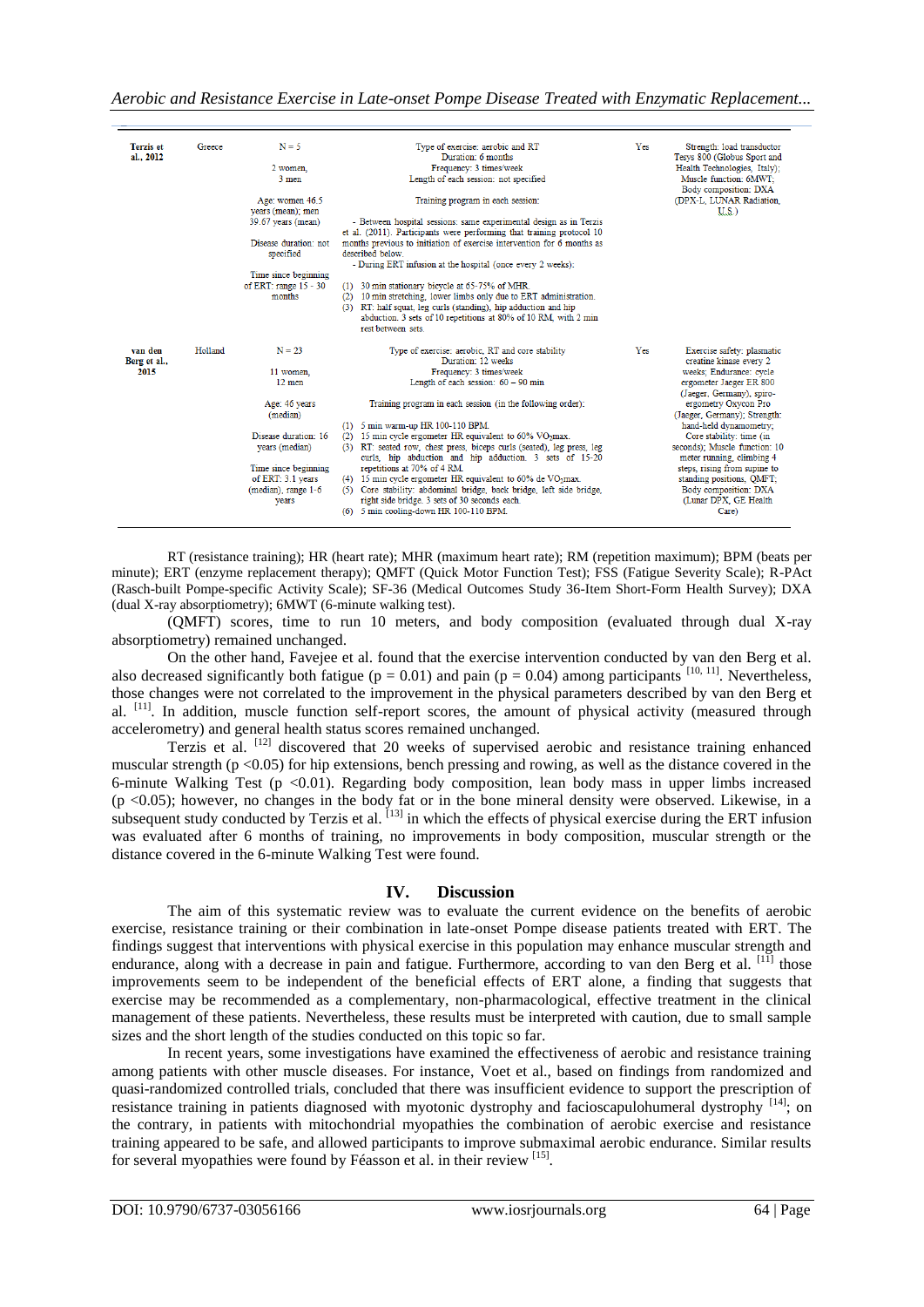Correspondingly, other muscle glycogenoses have been studied to determine the benefits of physical exercise, as in McArdle disease (glycogenosis type V). So far, the findings indicate that aerobic exercise improves exercise tolerance and endurance <sup>[16–18]</sup>. In addition, the review by Lucia et al. includes nutritional recommendations as well as exercise prescription examples for these patients <sup>[19]</sup>. Despite all of the above, until now no high methodological quality randomized or quasi-randomized controlled trials have been conducted with McArdle patients to evaluate the effects of exercise <sup>[20]</sup>, just like in Pompe disease for which, to the best of the author's knowledge, no randomized controlled trials have been conducted or published so far.

Several observational studies have reported favorable changes in muscular strength, muscle function, endurance, fatigue and quality of life among patients with late-onset Pompe disease  $[21-27]$ . However, such studies focused on describing and reporting the effects of ERT on those outcomes (for example, motor function or endurance before and after ERT administration), which prevent to conclude on the effects of exercise *per se*, independently from ERT known benefits.

The findings of this systematic review, as well as the observed heterogeneity in the design of exercise interventions, lead us to recommend that future studies on this field include larger samples. In spite of the low incidence of glycogenosis type II, and considering that the blinding of participants in exercise interventions is probably impossible, we suggest that randomized or quasi-randomized trials are conducted to increase methodological quality and conclude with greater certainty about the effectiveness of aerobic and resistance training in this specific population.

#### **V. Conclusion**

In summary, despite only four studies met inclusion criteria, our findings suggest that physicians and sport coaches may prescribe physical exercise as an adjunct, inexpensive, safe and effective treatment to improve aerobic endurance, muscular strength and function in patients with late-onset Pompe disease treated with enzymatic replacement therapy. There is a need for additional, larger sample sizes, longer studies with more homogeneous training programs on this topic to give more accurate recommendations when prescribing exercise in this population.

#### **References**

- [1] G. Parenti, G. Di Iorio, S. Sampaolo, G. Fiorentino, V. Farina, S. Fecarotta, F. Valente, S. Ascione, M. Caputi, and G. Andria, Molecular basis and clinical management of Pompe Disease, *Cardiogenetics*,  $3(1s)$ , 2013, management of Pompe Disease, *Cardiogenetics*,  $3(1s)$ , 2013, 30-37, doi: 10.4081/cardiogenetics.2013.s1.e5
- [2] M. Kroos, M. Hoogeveen-Westerveld, H. Michelakakis, R. Pomponio, A. Van der Ploeg, D. Halley, and A. Reuser, GAA Database Consortium: Update of the Pompe disease mutation database with 60 novel GAA sequence variants and additional studies on the functional effect of 34 previously reported variants, *Human Mutation, 33(8)*, 2012, 1161-1165, doi: 10.1002/humu.22108
- [3] N. Raben, M. Barden, A. Wong, and P.H. Plotz, Pompe Disease and the contribution of autophagy to its pathogenesis, *International Journal of Clinical Reviews, 9(1)*, 2011, 1-8.
- [4] B. Sun, E.D. Brooks, and D.D. Koeberl, Preclinical Development of New Therapy for Glycogen Storage Diseases, *Current Gene Therapy, 15(4),* 2015, 338-347.
- [5] P. De Filippi, K. Saeidi, S. Ravaglia, A. Dardis, C. Angelini, T. Mongini, L. Morandi, M. Moggio, A. Di Muzio, M. Filosto, B. Bembi, F. Giannini, G. Marrosu, M. Rigoldi, P. Tonin, S. Servidei, G. Siciliano, A. Carlucci, C. Scotti, M. Comelli, A. Toscano, and C. Danesino, Genotype-phenotype correlation in Pompe Disease, a step forward, *Orphanet Journal of Rare Diseases, 9, 2014,*  102, doi: 10.1186/s13023-014-0102-z
- [6] N. Preisler, R.G. Haller, and J. Vissing, Exercise in muscle glycogen storage diseases, *Journal of Inherited Metabolic Disease, 38(3),* 2015, 551-563, doi: 10.1007/s10545-014-9771-y
- [7] C. Angelini, and C. Semplicini, Enzyme replacement therapy for Pompe Disease, *Current Neurology and Neuroscience Reports, 12(1),* 2012, 70-75, doi: 10.1007/s11910-011-0236
- [8] A.T. van der Ploeg, P.R. Clemens, D. Corzo, D.M. Escolar, J. Florence, G.J. Groeneveld, S. Gerson, P.S. Kishnani, P. Laforet, S.L. Lake, D.J. Lange, R.T. Leshner, J.E. Mayhew, C. Morgan, K. Nozaki, D.J. Park, A. Pestronk, B. Rosenbloom, A. Skrinar, C.I. van Capelle, N.A. van der Beek, M. Wasserstein, and S.A. Zivkovic, A randomized study of A1glucosidase Alfa in late-onset Pompe's Disease, *The New England Journal of Medicine, 362(15),* 2010, 1396-1406, doi: 10.1056/NEJMoa0909859
- [9] D. Moher, A. Liberati, J. Tetzlaff, and D.G. Altman, The PRISMA Group, Preferred Reporting Items for Systematic Reviews and Meta-Analyses: The PRISMA statement, *PLOS Medicine, 6(7),* 2009, doi: 10.1371/journal.pmed.1000097
- [10] M.M. Favejee, L.E.M. van den Berg, M.E. Kruijshaar, S.C.A. Wens, S.F.E. Praet, W.W. Pim Pijnappel, P.A. van Doorn, J.B. Bussmann, and A.T. van der Ploeg, Exercise training in adults with Pompe Disease: the effects on pain, fatigue, and functioning, *Archives of Physical Medicine and Rehabilitation, 96(5),* 2015, 817-822, doi: 10.1016/j.apmr.2014.11.020
- [11] LE.M. van den Berg, M.M. Favejee, S.C.A. Wens, M.E. Kruijshaar, S.F.E. Praet, A.J.J. Reuser, J.B.J. Bussmann, P.A., van Doorn, and A.T. van der Ploeg, Safety and efficacy of exercise training in adults with Pompe Disease: evaluation of endurance, muscle strength and core stability before and after a 12 week training program, *Orphanet Journal of Rare Diseases, 10(1),* 2015, 1-8, doi: 10.1186/s13023-015-0303-0
- [12] G. Terzis, F. Dimopoulos, G.K. Papadimas, C. Papadopoulos, K. Spengos, I. Fatouros, S.A. Kavouras, and P. Manta, Effect of aerobic and resistance exercise training on late-onset Pompe disease patients receiving enzyme replacement therapy, *Molecular Genetics and Metabolism, 104(3),* 2011, 279-283, doi: 10.1016/j.ymgme.2011.05.013
- [13] G. Terzis, A. Krase, G. Papadimas, C. Papadopoulos, S.A. Kavouras, and P. Manta, Effects of exercise training during infusion on late-onset Pompe disease patients receiving enzyme replacement therapy, *Molecular Genetics and Metabolism, 107(4),* 2012, 669- 673, doi: 10-1016/j.ymgme.2012.10.020